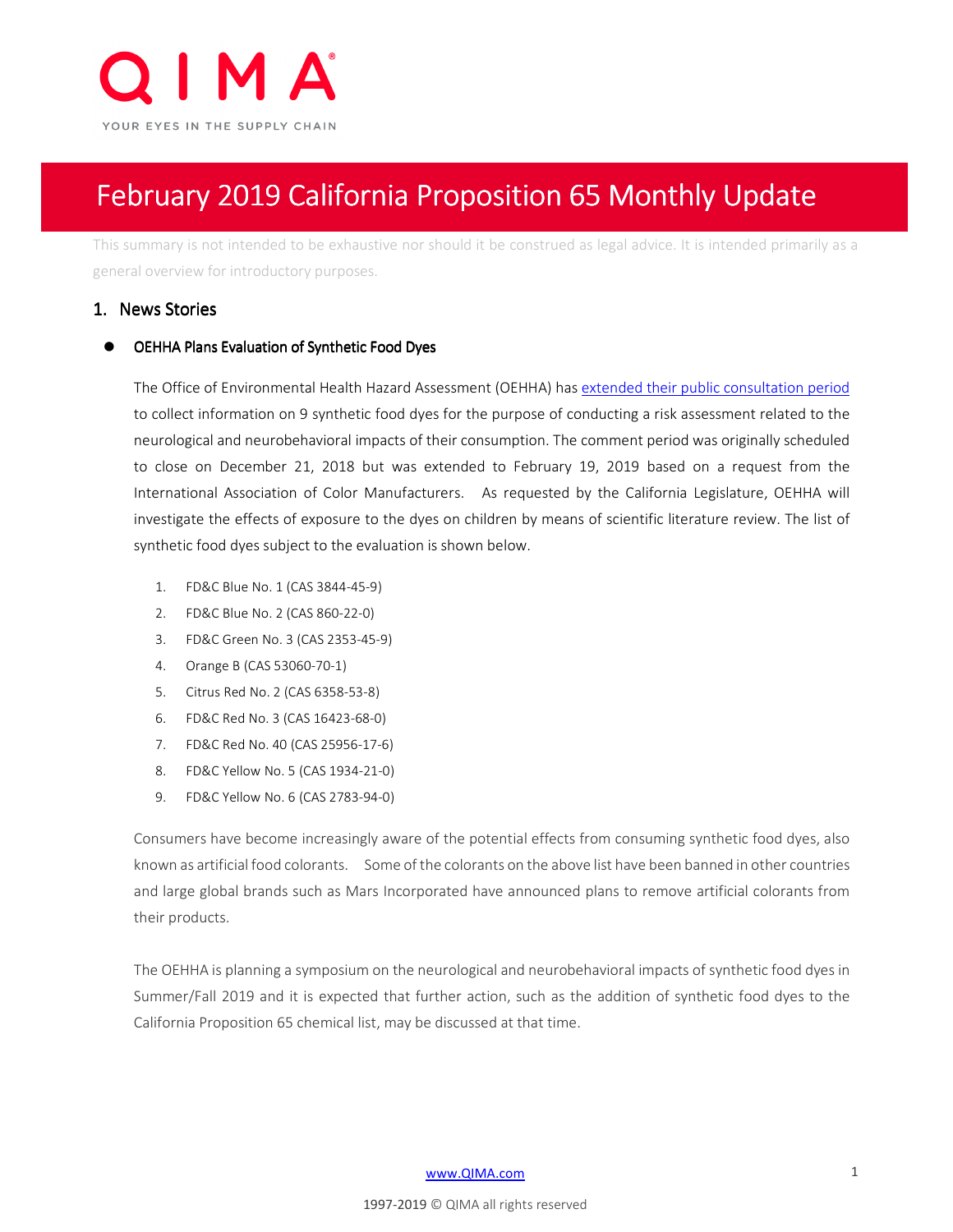

# 2. Cal Prop 65 Chemical List Updates

No updates to California Proposition 65 Chemical List currently

# 3. Recent 60-Day Notices

| Chemical                         | <b>Product Type</b>                                        | <b>No. of Notices</b> |  |
|----------------------------------|------------------------------------------------------------|-----------------------|--|
| Acrylamide                       | Food                                                       | 5                     |  |
| Arsenic (inorganic arsenic       |                                                            |                       |  |
| compounds), Benzene,             |                                                            | 5                     |  |
| Benzofuran, Cadmium, Carbon      |                                                            |                       |  |
| monoxide, Ethylbenzene, Lead,    | Candles & Burning Items and Accessories                    |                       |  |
| Nickel, Quinoline and its strong |                                                            |                       |  |
| acid salts, styrene              |                                                            |                       |  |
| Arsenic (inorganic arsenic       |                                                            | $\mathbf{1}$          |  |
| compounds), Lead and lead        | Food                                                       |                       |  |
| compounds                        |                                                            |                       |  |
| Cadmium and cadmium              | Food                                                       | $\mathbf{1}$          |  |
| compounds                        |                                                            |                       |  |
| Cadmium, Lead and lead           | Supplements                                                | 5                     |  |
| compounds                        |                                                            |                       |  |
|                                  | Keychain                                                   | 108                   |  |
|                                  | Cases / Organizers                                         |                       |  |
|                                  | Kits                                                       |                       |  |
|                                  | Bedding                                                    |                       |  |
|                                  | Panel / Tier / Covering / Bath curtain                     |                       |  |
|                                  | Tools                                                      |                       |  |
|                                  | Computer / Audio / Video / Other Electronics & Accessories |                       |  |
| Di(2-ethylhexyl)phthalate        | Cosmetics / Bodycare                                       |                       |  |
| (DEHP)                           | Stationary                                                 |                       |  |
|                                  | Backpack / Bags and Accessories                            |                       |  |
|                                  | Sporting Goods / Equipment                                 |                       |  |
|                                  | Lighting Equipment                                         |                       |  |
|                                  | Rain Slickers / Rain Suit                                  |                       |  |
|                                  | Gardening                                                  |                       |  |
|                                  | Flags                                                      |                       |  |

www.QIMA.com 2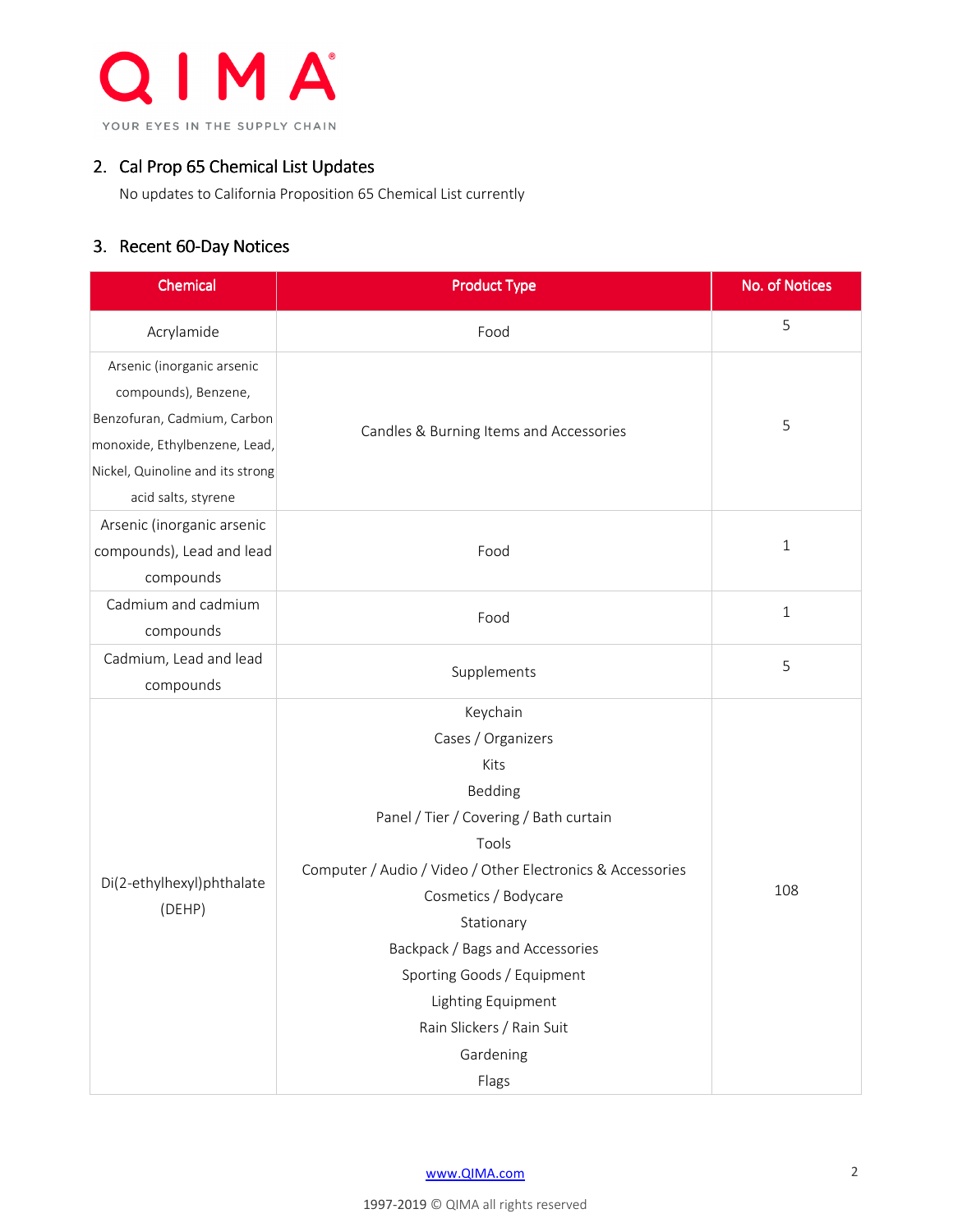

| Chemical                     | <b>Product Type</b>                                        | No. of Notices |  |
|------------------------------|------------------------------------------------------------|----------------|--|
| Kits                         |                                                            |                |  |
| Di(2-ethylhexyl)phthalate    | Stationary                                                 |                |  |
| (DEHP), Diisononyl           | Backpack / Bags and Accessories                            | $\overline{7}$ |  |
| phthalate (DINP)             | Tools                                                      |                |  |
|                              | Cosmetics / Bodycare                                       |                |  |
| Di(2-ethylhexyl)phthalate    |                                                            |                |  |
| (DEHP), Di-n-butyl phthalate | Backpack / Bags and Accessories                            | $\,1\,$        |  |
| (DBP)                        |                                                            |                |  |
| Di(2-ethylhexyl)phthalate,   |                                                            | $1\,$          |  |
| Diisononyl phthalate (DINP)  | Bedding                                                    |                |  |
| Di-isodecyl phthalate (DIDP) | Backpack / Bags and Accessories                            | $\mathbf{1}$   |  |
| Di-isodecyl phthalate        |                                                            |                |  |
| (DIDP), Diisononyl phthalate | Toys                                                       | $1\,$          |  |
| (DINP)                       |                                                            |                |  |
|                              | Bedding                                                    |                |  |
|                              | Computer / Audio / Video / Other Electronics & Accessories |                |  |
|                              | Harness                                                    | 41             |  |
|                              | Backpack / Bags and Accessories                            |                |  |
|                              | Cases / Organizers                                         |                |  |
|                              | Food                                                       |                |  |
|                              | Cosmetics / Bodycare                                       |                |  |
|                              | Sporting Goods / Equipment                                 |                |  |
| Diisononyl phthalate (DINP)  | Stationary                                                 |                |  |
|                              | Kits                                                       |                |  |
|                              | Tools                                                      |                |  |
|                              | Panel / Tier / Covering / Bath curtain                     |                |  |
|                              | Toys                                                       |                |  |
|                              | Lighting Equipment                                         |                |  |
|                              | Mirrors                                                    |                |  |
|                              | Umbrellas                                                  |                |  |
|                              | Pod                                                        |                |  |
|                              | Tools                                                      | 8              |  |
| Lead                         | <b>Food Contact Materials</b>                              |                |  |
| Lead and lead compounds      | Supplements                                                | $\overline{4}$ |  |